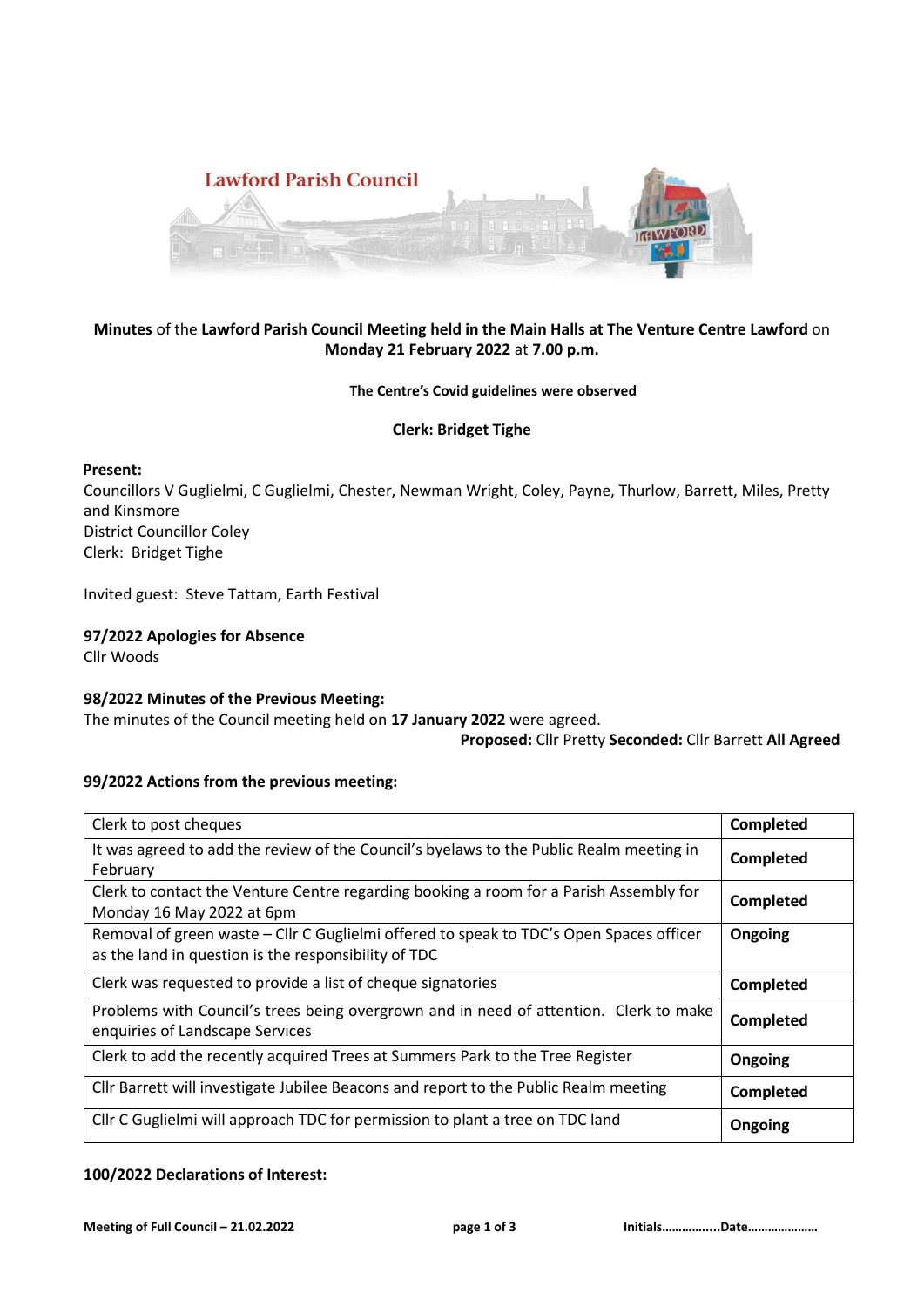## a) Cllr V Pretty – item 106/2022 e)

## **101/2022 Public Voice:**

There were no members of the public present

# **102/2022 Steve Tattam, Earth Festival**

Mr Tattam was an invited guest who answered questions from parish councillors on the planned Earth Festival. He circulated an Aims and Principles document for councillors to read later. Please see Appendix A for a record of the 'question and answer' session.

## **103/2022 Reports and updates**

The following reports were circulated for information.

- a) The District Councillor report there were no questions or comments
- b) The County Councillor's report there were no questions or comments
- c) TDALC report Cllr Newman Wright commented that there was some concern in other parishes regarding the site for the new windfarm and the potential impact on the countryside. There was agreement that as the Parish Council would be consulted once the route had been identified they would put off discussion on any action or views till then.
- d) Operation Quasar report *–* the contents of the email circulated were noted.

# **104/2022 General Items**

a) Reopening the Lawford Parish Council office was agreed.

**Action: Parish Clerk**

b) The offer of use of Rapid Deployment Cameras was noted.

# **105/2022 Administration Committee:**

- a) The emails of 2.2.22 and 9.2.22 detailing LCTS Grant for 2022 23 were noted
- b) i) Cllr V Guglielmi asked the Clerk to see whether the Council could use the Wignall Room in Ogilvie Hall for Full Council meetings in future. This was agreed by all.

## **Action: Parish Clerk**

ii) Cllr Pretty asked if the Financial Regulations could be updated for the next Administration Committee meeting so that 'On-line Banking' could be put on the agenda and discussed. This was agreed by all.

## **Action: Parish Clerk**

- c) Council's expenditure
	- i) A list of expenditure for February was circulated as below:

## Lawford Parish Council Expenditure February 2022

|                                                                         |                                    | Amount | <b>VAT</b> | f      |            |
|-------------------------------------------------------------------------|------------------------------------|--------|------------|--------|------------|
|                                                                         |                                    |        |            |        |            |
| <b>BT</b>                                                               | <b>Office Communications</b>       | 43.95  | 8.79       | 52.74  | <b>DDR</b> |
|                                                                         |                                    |        |            |        |            |
| Ogilvie Hall                                                            | Monthly Rent for the Parish Office |        |            |        | <b>DDR</b> |
|                                                                         |                                    |        |            |        | Chq        |
| Items of Expenditure to be approved and cheques signed by Councillors £ |                                    |        |            | Number |            |
|                                                                         |                                    |        |            |        |            |
| <b>SLCC</b>                                                             | Membership fee                     | 55.00  |            | 55.00  | 104868     |
| <b>VCS Websites</b>                                                     |                                    |        |            |        |            |
| Limited                                                                 | Secure website hosting             | 142.50 |            | 142.50 | 104869     |
| <b>Venture Centre</b>                                                   |                                    |        |            |        |            |
| <b>Hall Hire</b>                                                        | 21.2.22                            | 63.00  |            | 63.00  | 104870     |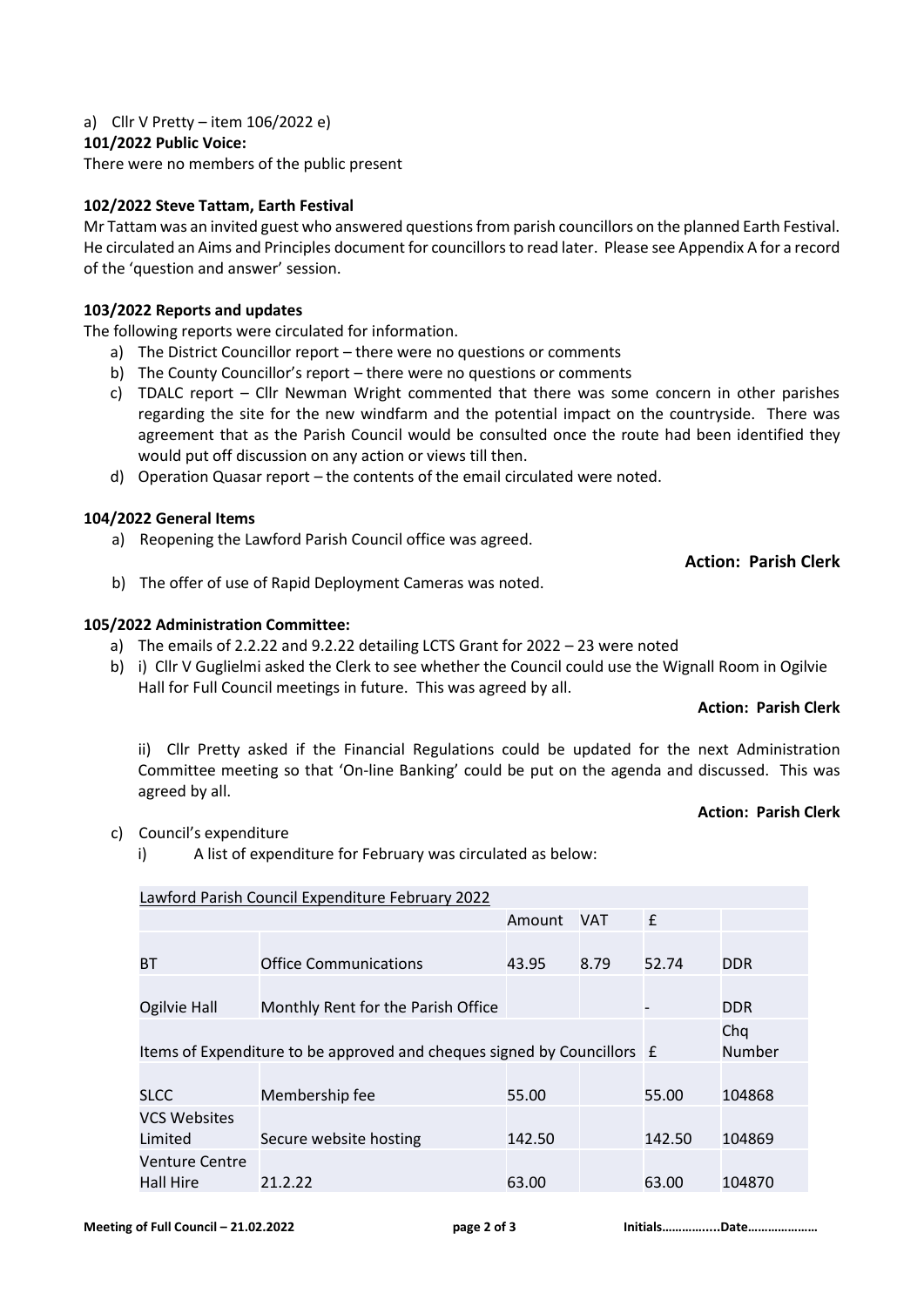| D Childs              | Handyman                                   | 560.00   |       | 560.00            | 104871 |
|-----------------------|--------------------------------------------|----------|-------|-------------------|--------|
| ASG Ltd               | Photocopies                                | 0.53     | 0.11  | 0.64              | 104872 |
| A&J Lighting          |                                            |          |       |                   |        |
| <b>Solutions</b>      | Visit to light o/s 162 Colchester Rd 65.00 |          | 13.00 | 78.00             | 104873 |
| Evergreen Office      |                                            |          |       |                   |        |
| <b>Supplies</b>       | Envelopes and wheelie bin liners           | 100.96   | 20.19 | 121.15            | 104874 |
|                       | <b>Council Finance Course for Parish</b>   |          |       |                   |        |
| <b>EALC</b>           | Clerk                                      | 70.00    | 14.00 | 84.00             | 104875 |
|                       | 24 x 2nd class stamps and a                |          |       |                   |        |
| <b>Clerk Expenses</b> | doorbell                                   | 49.44    |       | 49.44             | 104876 |
|                       |                                            |          |       |                   |        |
| Playquip UK Ltd       | Repairs to School Lane play area           | 5,708.00 |       | 1,141.60 6,849.60 | 104877 |
|                       | Roles and Responsibilities Training        |          |       |                   |        |
| <b>EALC</b>           | Course                                     | 70.00    | 14.00 | 84.00             | 104878 |
|                       | Call out to Church Clerks Cottage,         |          |       |                   |        |
| A & J Lighting        | Church Hill                                | 146.00   | 29.20 | 175.20            | 104879 |
|                       |                                            |          |       | £                 |        |
|                       | <b>Monthly Spend</b>                       | 1,150.38 | 56.09 | 8,056.07          |        |

ii) Invoices were verified, cheques agreed and signed

iii) Change of authorised user form for the Council's Co-op Account to be changed from Pat Peachey to Bridget Tighe was agreed and signed

### **106/2022 Public Realm committee:**

a) Cllrs C Guglielmi and Thurlow updated the meeting on their site visit with John Glover saying that it had resulted in a new schedule for works which would be sent to the Clerk when completed. It was confirmed that John Glover had also agreed to be Tree Warden and to take care of green space.

#### **Action: Cllr Thurlow**

b) There was discussion on the grass cutting contract and Cllrs C Guglielmi and Thurlow reported that this would be included in the new contract mentioned at 106/2022 a) in light of the site visit and circulated for the next meeting

#### **Action: Cllr Thurlow**

c) There was discussion regarding 2 quotes to supply and fit 5ft timber field gate to the pond/drainage overflow at Summers Park. Cllr Thurlow reported that still only one quote received and waiting for second quote. This item to be put on the Public Realm agenda.

#### **Action: Parish Clerk**

d) The meeting agreed to make a financial contribution of £2,800 to the Queen's Platinum Jubilee Celebrations. This item was initially discussed at Public Realm meeting 7.2.22

### **Proposed: Cllr C Guglielmi Seconded: Cllr Pretty All agreed Action: Parish Clerk to make payment**

e) The meeting agreed to provide a donation of £50.00 for the Manningtree and District Frankenberg Partnership Association. This item was initially discussed at Public Realm meeting on 7.2.22 and it was also agreed to complete the membership form.

> **Proposed: Cllr Miles Seconded: Cllr V Guglielmi All agreed Action: Clerk to complete the membership form and make payment**